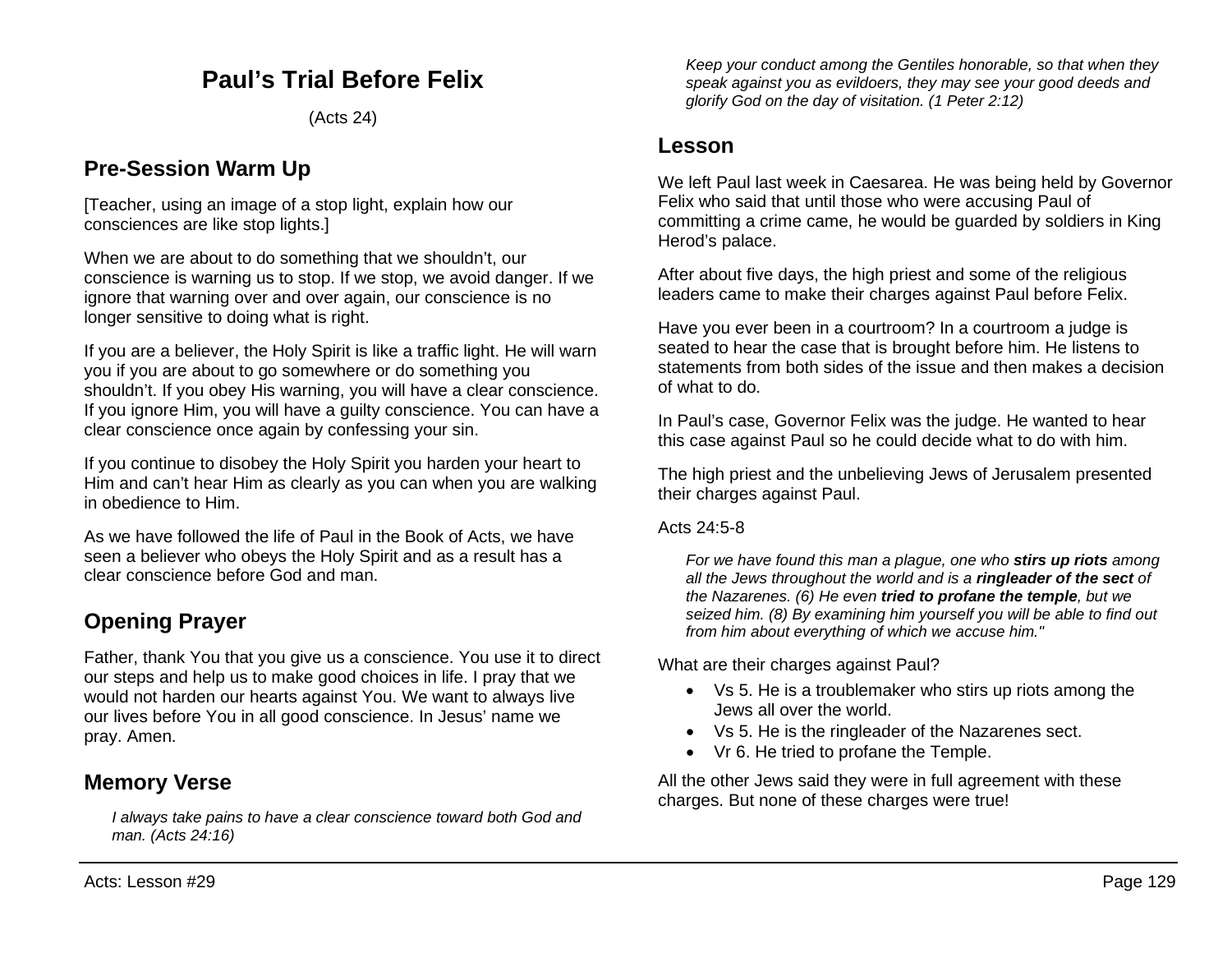Remember, it wasn't Paul who started the riots; it was the unbelieving Jews who stirred up the crowd while Paul was preaching the gospel!

And what's this about being the ringleader of the Nazarene sect? Paul was not preaching a different religion!

Jesus was from Nazareth; people called Him the "Nazarene". So, these people were referring to Christianity as the Nazarene sect, as if it was a new and different religion.

Paul's mission in life was to tell people that Jesus came as the fulfillment to Jewish scripture. Christianity was not a different religion from the Jewish religion; Jesus came as the fulfillment of all that the Jews had been waiting for, written in the scriptures from Genesis all the way through the Prophets.

Jesus was the promised One that the Jews had been waiting for since the beginning of time. He was the Christ, the Savior of the world who came to take away the penalty of their sins and give them eternal life with God in heaven.

After hearing the unbelieving Jews' side of the issue, Felix wanted to hear from Paul.

#### Acts 24:10-13

*The governor then motioned for Paul to speak. Paul said, "I know, sir, that you have been a judge of Jewish affairs for many years, so I gladly present my defense before you. (11) You can quickly discover that I arrived in Jerusalem no more than twelve days ago to worship at the Temple. (12) My accusers never found me arguing with anyone in the Temple, nor stirring up a riot in any synagogue or on the streets of the city. (13) These men cannot prove the things they accuse me of doing.*

Paul clearly states the facts. What did he say in his own defense?

- Vs 11. He arrived in Jerusalem twelve days ago to worship at the Temple.
- Vs 12. His accusers never found him arguing with anyone in

• Vs 12. His accusers never found him stirring up a riot.

Paul assures Felix that he is a true Jew who worships the one and only God, just like the Jews do. But he admits to being a Jesus follower.

#### Acts 24:14-16

*"But I admit that I follow the Way, which they call a cult. I worship the God of our ancestors, and I firmly believe the Jewish law and everything written in the prophets. (15) I have the same hope in God that these men have, that he will raise both the righteous and the unrighteous. (16) Because of this, I always try to maintain a clear conscience before God and all people.*

As a result of Paul's beliefs, he says that he makes every effort to always keep his conscience clear before God and man.

We talked in the beginning about what a conscience is and how God uses it to help us make good choices in life.

Ask: What do you need to do to keep a clear conscience before God and man? [Teacher, Help the students discover…]

- Obey God and confess sins. (1 John 1:9)
- Stay in God's Word so we'll know God's will.

Next, Paul tries to explain to Felix what happened.

#### Acts 24:17-18

*"After several years away, I returned to Jerusalem with money to aid my people and to offer sacrifices to God. (18) My accusers saw me in the Temple as I was completing a purification ceremony. There was no crowd around me and no rioting.* 

After Paul spoke, Felix ended the hearing.

#### Acts 24:22-23

*At that point Felix, who was quite familiar with the Way, adjourned the hearing and said, "Wait until Lysias, the garrison commander, arrives.*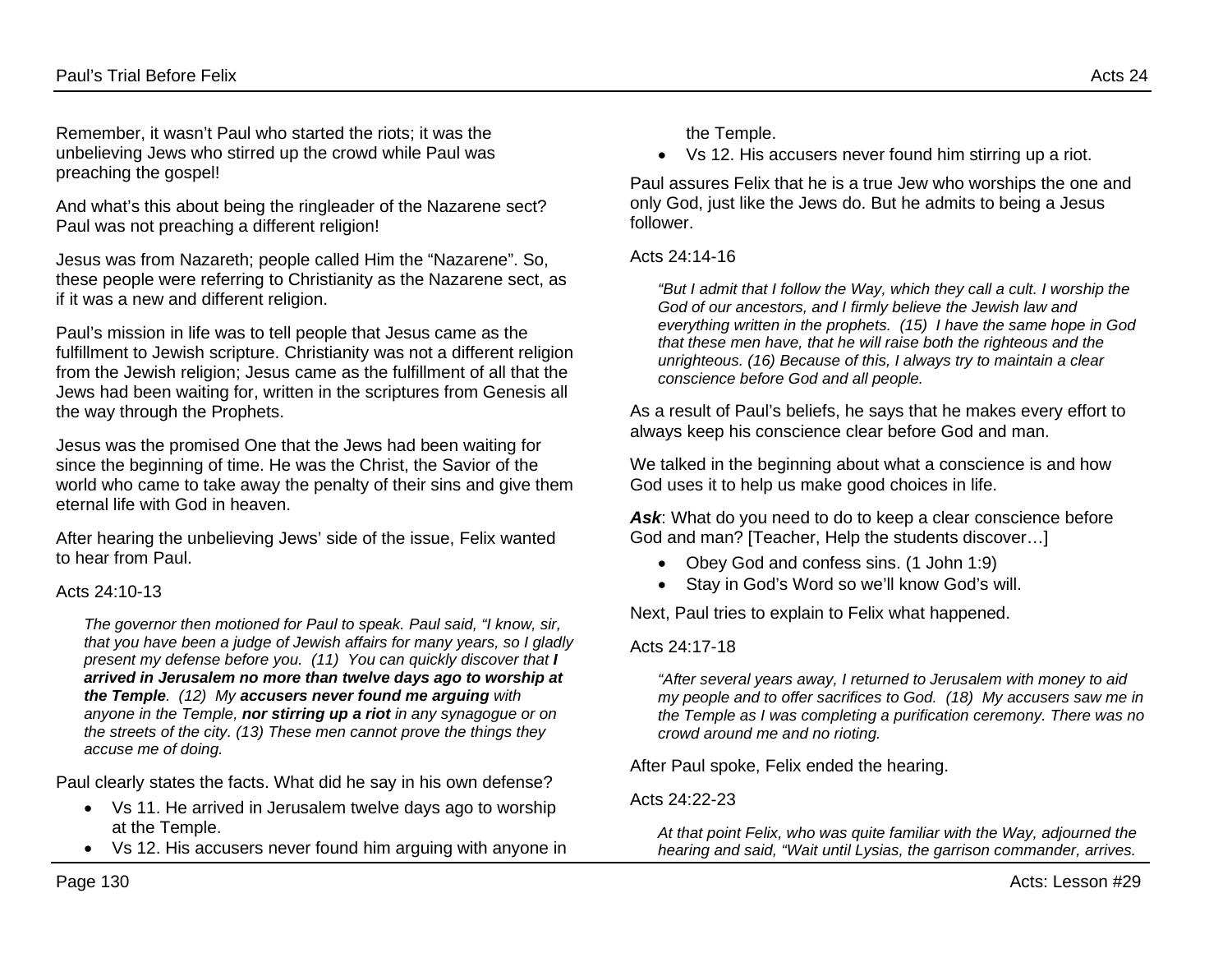*Then I will decide the case." (23) He ordered an officer to keep Paul in custody but to give him some freedom and allow his friends to visit him and take care of his needs.*

Few days after the trial, Felix and his wife brought Paul before them to hear more about his faith in Jesus.

#### Acts 24:24-25

*A few days later Felix came back with his wife, Drusilla, who was Jewish. Sending for Paul, they listened as he told them about faith in Christ Jesus. (25) As he reasoned with them about righteousness and self-control and the coming day of judgment, Felix became frightened. "Go away for now," he replied. "When it is more convenient, I'll call for you again."*

When Felix heard Paul's message about righteousness, it frightened him and he sent Paul away.

#### Acts 24:26

*He also hoped that Paul would bribe him, so he sent for him quite often and talked with him.*

Felix was hoping that Paul would pay him to be released so he sent for Paul to come and talk to him often.

But do you think that Paul would have a clear conscience if he bribed Governor Felix to be set free?

The power of the Holy Spirit living in Paul enabled him to be obedient as a prisoner. He had the Lord Jesus' comfort and promise that he would testify about Him in Rome. Paul patiently waited, he wanted to do things God's way, even if that meant he had to sit in prison for a while.

#### Acts 24:27

*After two years went by in this way, Felix was succeeded by Porcius Festus. And because Felix wanted to gain favor with the Jewish people, he left Paul in prison.*

Felix had an opportunity to do what was right. He could have released Paul right away because he had not committed a crime. But lin. Felix was weak man. He wanted to please the Jews, so he kept Paul in prison for two years.

Who else do you know that was falsely accused and punished for a crime they did not do? (Jesus was falsely accused by unbelieving Jews, too! He was punished for a crime He did not commit.)

Sometimes unfair things happen to us. But, if we trust that the Lord has a plan and a purpose for our lives, we learn to accept disappointments and unfairness's that happen in life.

Know that God has everything under control; even the bad stuff in life!

# **CLOSING PRAYER**

Father, sometimes we are so anxious to get things done the way we want them. Help us to be patient and to wait for You. Your timing is always perfect. In Jesus' name we pray. Amen

# **LEARNING ACTIVITIES**

### **GAME CENTER**

Use the following questions in a game or discussion.

- 1. What crime did the unbelieving Jews accuse Paul of? (Vs 5-6. Being a troublemaker, stirring up riots, desecrating the Temple.)
- 2. Who did Paul say he worshiped? (Vs 14. The God of our fathers.)
- 3. What did Paul speak to Felix and his wife about? (Vs 24. Faith in Jesus Christ, righteousness, self-control and the judgment to come.)